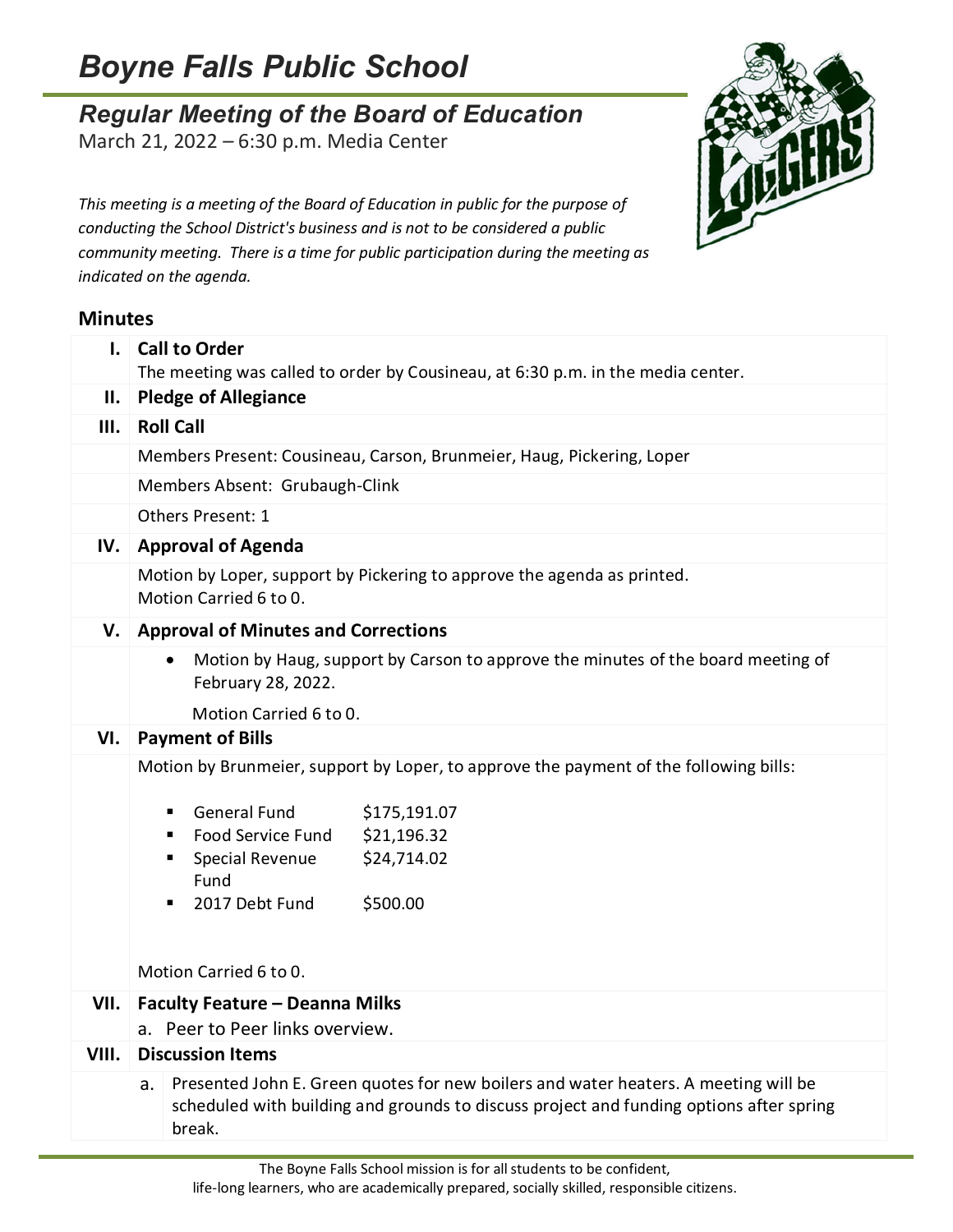|       | b. | A third fundraising opportunity has been requested by the Class of 2024. Suggestions<br>include: dinner, dance, and silent auction onsite or Hudson Township Hall for students and<br>their families, possibly in June.                        |
|-------|----|------------------------------------------------------------------------------------------------------------------------------------------------------------------------------------------------------------------------------------------------|
| IX.   |    | <b>Committee Reports</b>                                                                                                                                                                                                                       |
|       | a. | None                                                                                                                                                                                                                                           |
| Х.    |    | <b>Student Success Advisor</b>                                                                                                                                                                                                                 |
|       | a. | Winter recreation celebration was a success. An award ceremony was held for the students<br>with several volunteers and parents in attendance.                                                                                                 |
|       | b. | With completion of the second trimester, a field trip has been secured for honor roll<br>students to the Petoskey Field House.                                                                                                                 |
|       | C. | Spring break starts this week. Once school resumes testing season is upon us.                                                                                                                                                                  |
|       | d. | Students are hopeful for more spring and summer field trips.                                                                                                                                                                                   |
|       | e. | Prom is planned for April 23rd, at the Springbrook Golf Course. The theme is Hollywood.                                                                                                                                                        |
| XI.   |    | <b>Student Representative Report</b>                                                                                                                                                                                                           |
|       |    | a. There is lots of excitement about the honor roll trip.                                                                                                                                                                                      |
|       |    | b. Testing will begin after spring break.                                                                                                                                                                                                      |
|       |    | c. Student counsel has planned a dance for the middle school students May 6 <sup>th</sup> .                                                                                                                                                    |
| XII.  |    | <b>Superintendent's Report</b>                                                                                                                                                                                                                 |
|       | a. | Boyne Falls has received the 31o Nursing Grant. The grant is intended to support an onsite<br>nurse 5 days a week for a duration of 1-3 years. The final award amounts are to come.                                                            |
|       | b. | A \$50,000 School Safety Grant has been submitted for an indoor/outdoor camera system.                                                                                                                                                         |
|       | c. | MASB is encouraging us not to support Let MI Kids Learn, which is a voucher system with tax<br>credits for parents.                                                                                                                            |
|       | d. | MDHHS ended Covid-19 infection requirements and posting.<br>Since the last board meeting there has been 0 positive cases.<br>$\bullet$                                                                                                         |
|       |    | e. Thrun attorney, Martha Marcero, is retiring effective 06/30/2022. Tim Gardener has been<br>assigned as our new attorney, effective 07/01/2022.                                                                                              |
|       | f. | A \$500 Exxon Mobile grant has been received by the school district to be used for science<br>purposes.                                                                                                                                        |
| XIII. |    | <b>Recognition of Audience</b>                                                                                                                                                                                                                 |
|       | a. | The board will recognize anyone wishing to address them. They do reserve the right to limit<br>the time devoted to a specific topic and ask that arrangements be made in the<br>superintendent's office in advance to be placed on the agenda. |
| XIV.  |    | <b>Action Items</b>                                                                                                                                                                                                                            |
|       | a. | Motion by Haug, supported by Pickering, to accept the third fundraiser for the Class<br>of 2024.<br>Motion Carried 5 to 0, Loper abstain voting.                                                                                               |
| XV.   |    | <b>Board of Education Business</b>                                                                                                                                                                                                             |
|       | a. | Activities Report - We should be able to field both a softball and baseball team this year.                                                                                                                                                    |
|       | b. | Other – The endowment paperwork was signed today and will be available in Fall 2022. The<br>first year's allocation will be \$3200-\$3500.                                                                                                     |
| XVI.  |    | Adjournment                                                                                                                                                                                                                                    |